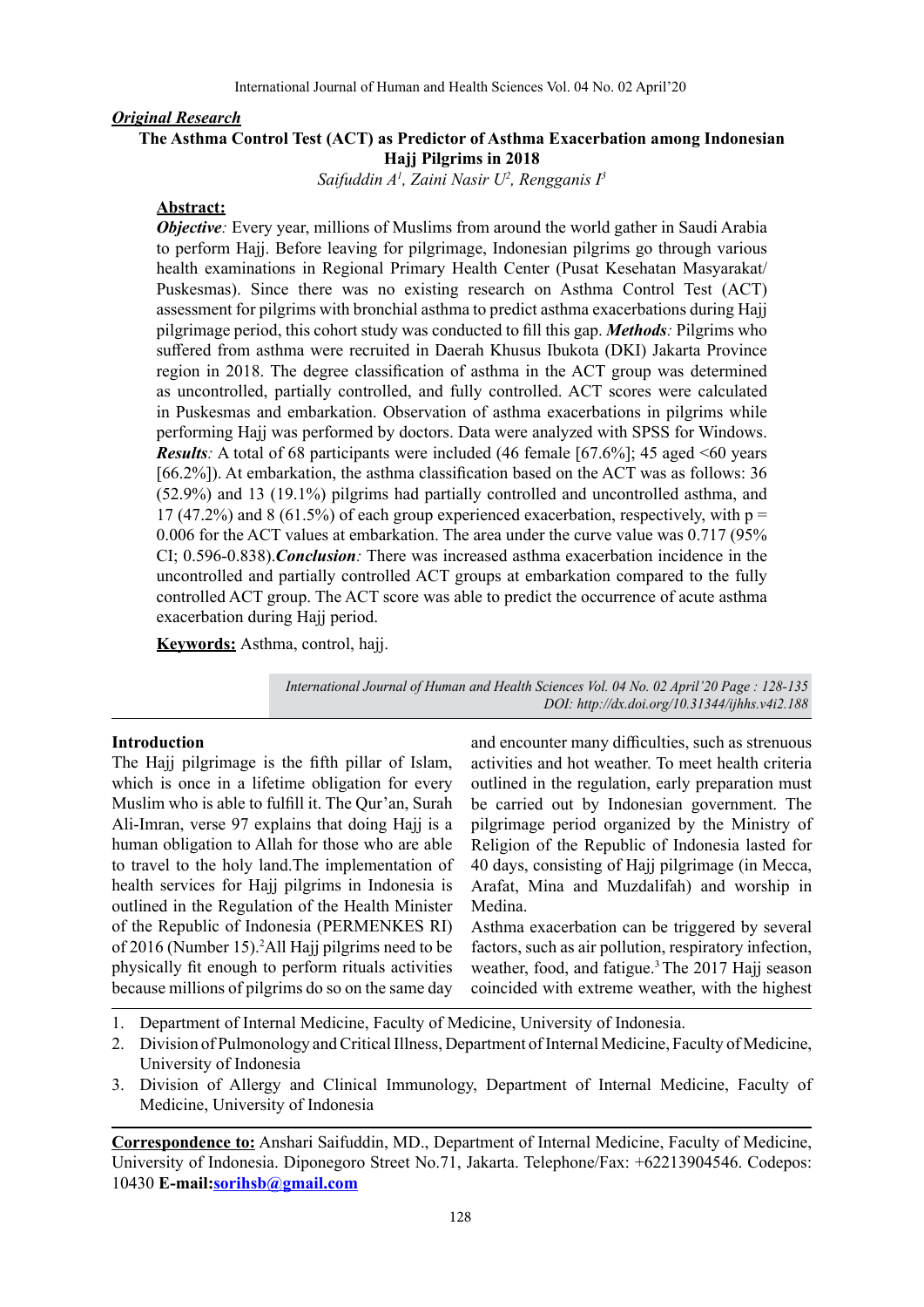air temperature reaching 55°C, which may trigger episodes of asthma exacerbation. In addition, air pollution can cause exacerbation in patients with a history of asthma.4,5,6 In 2017, Indonesia had the most pilgrims compared with other countries, amounting to  $221,000$  pilgrims.<sup>1</sup> A total of  $36,044$ of these pilgrims were diagnosed with acute respiratory tract infections. Respiratory diseases were the top two causes of death in Indonesian pilgrims in 2017. Asthma occupied the top ten diseases in the Indonesian Hajj Health office (Kantor Kesehatan Haji Indonesia/KKHI) referral from 2015 to 2017.2

Asthma Control Test (ACT) questionnaire was developed as a screening tool for simple and rapid assessment of asthma in clinical practice. The ACT is used as an asthma control measurement consisting of five questions that assess activity limitations, shortness of breath, nighttime symptoms, drug use, and overall health during the previous four weeks. The ACT was designed as an assessment tool for doctors to use in daily practice to predict asthma control in the previous 1 month.7 There is currently no research on the relationship between the ACT and exacerbation of asthma in Hajj pilgrims. For this reason, this research was conducted to explain the role of ACT score as predictor of asthma exacerbation among Hajj pilgrims.

#### **Materials and Methods**

This cohort study was conducted in several stages: at 30 Regional Primary Health Centers (Puskesmas) in Jakarta a few months before pilgrims departure, at Pondok Gede Jakarta Hajj Dormitory one day before their departure to Saudi Arabia, and during the pilgrimage in Saudi Arabia. This study was conducted from April to September 2018.Subjects were recruited if they met the inclusion criteria and consented to participate in the study. Subjects recruited from Integrated Pilgrims Computerization System (SISKOHAT) in 2018 that undergone two times health assessment in the Puskesmas as a government mandatory requirement for Indonesian Hajj pilgrims and diagnosed with bronchial asthma. All Indonesian pilgrims health data were stored in SISHOKAT. From the data, we evaluate their asthma once more at Puskesmas before their pilgrimage to Saudi Arabia to reassure that their asthma diagnosiswere correct. As Global Initiative for Asthma (GINA) Guideline 2017, there are criteria that must be assessed to establish asthma diagnosis. 1) History

of variable respiratory symptoms like wheeze, shortness of breath, chest tightness and cough. People with asthma generally have more than one of these symptoms. The symptoms occur variably over time, vary in intensity and often worse at night or awake. Symptoms are often triggered by exercise, laughter, allergens or cold and occur or worsen with viral infections. 2) Evidence of variable expiratory airflow limitation. At least once during the diagnostic process when  $\text{FEV}_1^{\text{o}}$  is low, document that the  $FEV<sub>1</sub>/FVC$  ratio is reduced. The  $FEV<sub>1</sub>/FVC$  ratio is normally more than 0,80 in adults. Another way is documentation of variation in lung function that is greater than in healthy people, such as  $FEV<sub>1</sub>$ % increases by more than 12% and 200 ml after inhaling bronchodilator.<sup>13</sup>

## *Sample size*

Sample size determined by two independent proportion calculation ( $\frac{n = (Za \sqrt{2PQ} + Z_0 \sqrt{P_1Q_1} + P_2Q_2)^2}{(P_1 - P_2)^4}$ ). n=minimal sample size.  $P_1$  = standard effect proportion (from book).  $P_2$  research effect proportion (clinical judgment).  $\alpha$  = level of significance; Z $\alpha = 1.96$ ;  $\beta =$  power; Z<sub> $\beta$ </sub> = 0.842. From the calculation then minimal sample size was obtained as 58 subjects.

### *Data collection*

The data collected in this study included (1) Anamnesis (e.g. age, gender, occupation, education, smoking, history of asthma trigger/ allergy before departure, comorbidities e.g. diabetes mellitus, hypertension, coronary heart disease); (2) General physical examination; (3) Spirometry test to determine the lung function  $(FEV_{1,} FEV_{1,} %$ ,  $FEV_{1,}$ <sup> $\mathcal{N}_{1,}$ </sup> FVC) and to help confirming diagnosis of asthma in the subjects. Spirometry test was carried out based on American Thoracic Society guideline.<sup>16</sup> Researcher first gave example to the subjects on how to do the test. Spirometry was done 3 times before and 3 times after used of salbutamol inhaler. Patients did spirometry test in standing position and the best result was taken. (4) Assessment through the ACT during examination that did by researchers at Puskesmas and embarkation in Pondok Gede Hajj Dormitory to determine asthma control level from the subjects. We did examination and ACT score at Puskesmas approximately one month before embarkation. ACT value consists of 3 parts: not controlled, if score was 19 or less; partially controlled, if score between 20 and 24 and fully controlled, if score was  $25^{17}$  (5) Fitness level (VO<sub>2</sub> max) from Rockport Test or Six Minutes Walking Test that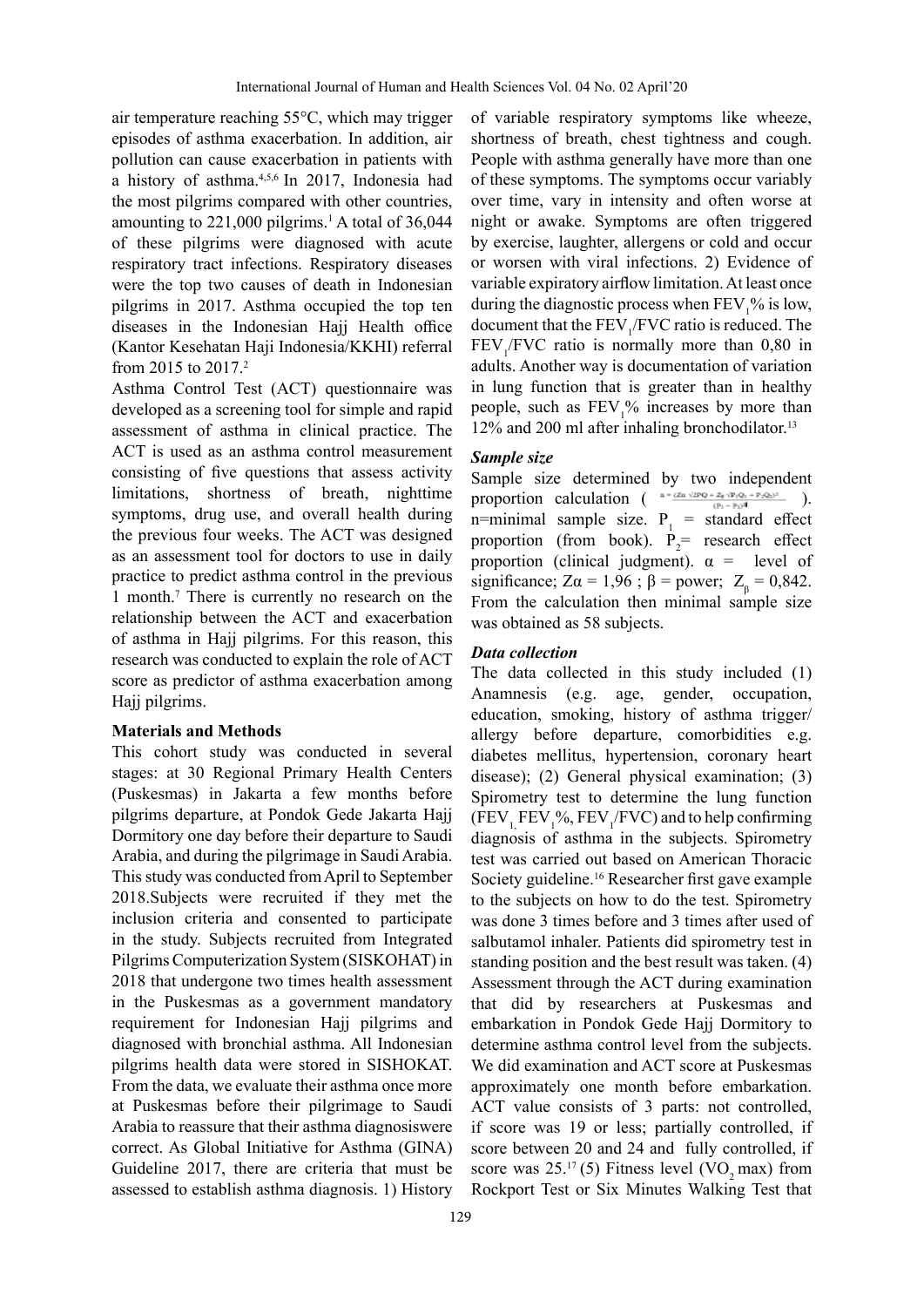already been done by the Puskesmas.  $VO<sub>2</sub>$  max value based on American Heart Association Cardiorespiratory Fitness Chart 1972.<sup>14,15</sup> They are consisting of five level: very poor, poor, fair, good and very good. Researchers left an evaluation sheet with the subjects during their embarkation period in Pondok Gede Hajj Dormitory and required them to fill it out when their asthma became exacerbated during their Hajj.

## *Inclusion and exclusion criteria*

This study inclusion criteria were pilgrims with bronchial asthma from the DKI Jakarta Province in 2018. Exclusion of the samples were as follows: a contraindication to spirometry examination, suffered from chronic lung diseases other than bronchial asthma (Chronic Obstructive Pulmonary Disease (COPD), lung tuberculosis or lung cancer), difficulty communicating (cognitive decline), an unwillingness to take part in the research, heart problems that limit physical activity, and limited movement due to certain diseases (history of stroke, severe osteoarthritis, etc). Subjects have been told to fill the informed consent form if agree to include in this study.

# *Determining asthma exacerbation*

Indonesian Hajj Health Team (Tenaga Kesehatan Haji Indonesia/TKHI) responsible for health problems in their Hajj group. In the embarkation, researchers coordinate with TKHI to observe the subjects directly to determine asthma exacerbation during Hajj in Saudi Arabia. Exacerbation was determined in Saudi Arabia in three ways: 1) through direct visitations by researcher to the subjects in the hotel where subjects stayed and also follow up through whatsapp and telephone to subjects. 2) TKHI observation of asthma exacerbation to the subjects routinely everyday and 3) through analyzed records of the research questionnaire that was given to the pilgrims before their departure. From combining these three methods, then we determined whether subjects have asthma exacerbation or not. If there was questionnaire result that wasn't in accordance with asthma exacerbation that reported to researcher and also observation by TKHI, then the result of questionnaire will be confirmed whether it was valid or not by complete anamnesis and physical examination to the subject. Researcher and TKHI then collaborate to conclude if the exacerbation were valid or not, so the possibility of discrepancies between questionnaire result and researcher/TKHI observation could be minimalized. Subjects were

considered exacerbated if they have symptoms that arise in the form of shortness of breath or dyspnea that varies from time and intensity and usually have triggers and can be accompanied by coughing or wheezing.

## *Statistical analysis*

Data from the research results were recorded in research forms, validated and then processed using SPSS for Windows version 22. Basic characteristics of the research subjects will be presented in the table. Categorical data were presented in the form of quantities and percentages while numerical data will be presented in the form of mean with standard deviations if the distribution was normal and in the form of a median with maximum and minimum values if the data distribution wasn't normal. Relationship between ACT and asthma exacerbation variables were found using the chisquare method. Sensitivity and specificity were calculated using ROC curve.

## **Results**

Out of 8,519 pilgrims from the DKI Jakarta Province that registered SISKOHAT in 2018, 72 had asthma. 2 pilgrims excluded because had tuberculosis and lung cancer, respectively. In addition, 2 pilgrims refused to include as subjects. As such, a total of 68 pilgrims with asthma were included in this research.

# *Characteristics of the research participants*

In this study, there were 68 pilgrims with asthma. Table 1 shows the participants' characteristics.

| <b>Variable</b>                   | n(%)      | Median (min, max)/<br>$Mean \pm SD$ |
|-----------------------------------|-----------|-------------------------------------|
| Age                               |           |                                     |
| $<$ 60 years                      | 45 (66.2) |                                     |
| $\geq 60$ years                   | 23 (33.8) |                                     |
| Gender                            |           |                                     |
| Male                              | 22 (32.4) |                                     |
| Female                            | 46(67.6)  |                                     |
| <b>Education</b>                  |           |                                     |
| No formal education               | 2(2.9)    |                                     |
| Elementary school                 | 5(7.4)    |                                     |
| Junior high school                | 5(7.4)    |                                     |
| Senior high school/<br>equivalent | 26 (38.2) |                                     |
| Bachelor degree/<br>equivalent    | 25(36.8)  |                                     |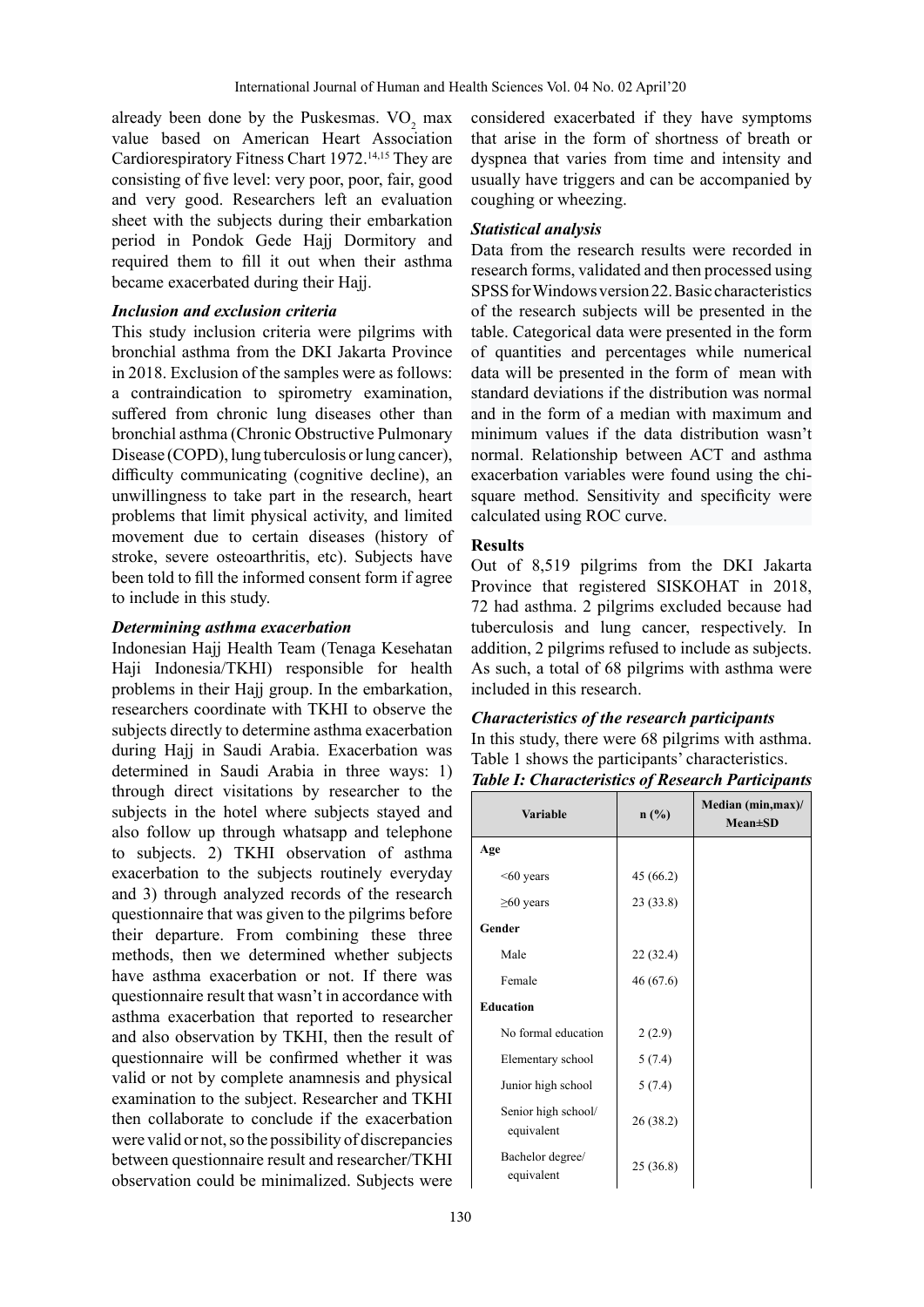| <b>Variable</b>                            | n(%)      | Median (min, max)/<br><b>Mean±SD</b> |
|--------------------------------------------|-----------|--------------------------------------|
| Master degree                              | 5(7.4)    |                                      |
| Occupation                                 |           |                                      |
| Housewife                                  | 28 (41.2) |                                      |
| Private employee                           | 8(11.8)   |                                      |
| Government<br>employee                     | 9(13.2)   |                                      |
| Pensioner                                  | 12(17.6)  |                                      |
| Other                                      | 11 (16.2) |                                      |
| <b>Primary Health Center</b><br>Area       |           |                                      |
| Central Jakarta                            | 11 (16.2) |                                      |
| East Jakarta                               | 28 (41.2) |                                      |
| West Jakarta                               | 6(8.8)    |                                      |
| South Jakarta                              | 16(23.5)  |                                      |
| North Jakarta                              | 7(10.3)   |                                      |
| <b>Result of Spirometry</b><br><b>Test</b> |           |                                      |
| Pre-salbutamol                             |           |                                      |
| FEV,                                       |           |                                      |
| $FEV_1\% \leq 80\%$                        | 56 (82.4) | $1.54 \pm 0.51$ liter                |
|                                            |           | $61.58\% \pm 17.37\%$                |
| $FEV_1\% > 80\%$                           | 12 (17.6) |                                      |
| $FEV$ <sub>1</sub> / $FVC < 80\%$          | 56 (82.4) | 72.1% (min 34.9, max<br>92.2)        |
| $FEV$ <sub>1</sub> / $FVC \geq 80\%$       | 12 (17.6) |                                      |
| Post-salbutamol                            |           |                                      |
| FEV,                                       |           | $1.59 \pm 0.50$ liter                |
| $FEV_1\% \leq 80\%$                        | 56 (82.4) | $63.25\% \pm 16.86\%$                |
| $FEV_1\% > 80\%$                           | 12 (17.6) |                                      |
| $FEV$ <sub>1</sub> / $FVC < 80\%$          | 56 (82.4) | $70.62\% \pm 10.66\%$                |
| $FEV$ <sub>1</sub> / $FVC \geq 80\%$       | 12 (17.6) |                                      |

There were 26 (38.2%) subjects with a high school education, while 28 (41.2%) subjects were housewives, and 28 (41.2%) subjects lived in East Jakarta. 45 (66.2%) subjects had history of triggers/allergy to dust and 26 (38.2%) to weather changes, such as cold or hot air. We found that 12 subjects had  $\text{FEV}_1\% > 80\%$  and  $\text{FEV}_1/\text{FVC}$  $\geq 80\%$ . This could happen because at the time of examination the subject was in a state of fully controlled asthma. However, when a complete

history was taken, the subjects had history of asthma before and the majority used inhaler to reduce tightness when their asthma exacerbated.

#### *Incidence of acute asthma exacerbation*

A total of 27 (39.7%) pilgrims experienced asthma exacerbation during their pilgrimage in Saudi Arabia, which occurred more frequently in participants who were less than 60 years old, were female, and/or had failed the fitness tests. The characteristics of the acute exacerbation events recorded in this study are explained in Table II.

*Table II: Characteristics of Acute Asthma Exacerbations During Pilgrimage*

|                        | <b>Incident of</b>  |           |                   |  |
|------------------------|---------------------|-----------|-------------------|--|
|                        | <b>Exacerbation</b> |           |                   |  |
|                        |                     | Yes, n    | Total, $n$ $(\%)$ |  |
|                        | No, $n$ (%)         | (%)       |                   |  |
| Age                    |                     |           |                   |  |
| $<$ 60 years           | 31 (68.9)           | 14(31.1)  | 45 (66.2)         |  |
| $\geq 60$ years        | 10(43.5)            | 13 (56.5) | 23(33.8)          |  |
| Gender                 |                     |           |                   |  |
| Men                    | 12(54.5)            | 10(45.5)  | 22 (32.3)         |  |
| Women                  | 29(63)              | 17(37)    | 46 (67.7)         |  |
| <b>Fitness Level</b>   |                     |           |                   |  |
| No data                | 5(61.5)             | 3(37.5)   | 8(11.8)           |  |
| Failed to do           | 0(0)                | 2(100)    | 2(2.9)            |  |
| fitness test           |                     |           |                   |  |
| Very poor              | 5(45.5)             | 6(54.5)   | 11(16.2)          |  |
| Poor                   | 6(54.5)             | 5(45.5)   | 11(16.2)          |  |
| Fair                   | 18 (56.2)           | 14 (43.8) | 32(47.1)          |  |
| Good                   | 3(75)               | 1(25)     | 4(5.9)            |  |
| <b>Trigger of</b>      |                     |           |                   |  |
| <b>Exacerbations</b>   |                     |           |                   |  |
| <b>History/Allergy</b> |                     |           |                   |  |
| <b>History</b>         |                     |           |                   |  |
| Dust                   | 26(57.8)            | 19 (42.2) | 45(66.2)          |  |
| Food                   | 7(63.6)             | 4(36.7)   | 11(16.2)          |  |
| Drug                   | 8(61.5)             | 5(38.5)   | 13(19.1)          |  |
| Weather                | 12(46.2)            | 14(53.8)  | 26(38.2)          |  |
| Fatigue                | 1(12.5)             | 7(87.5)   | 8(11.8)           |  |
| Psychology             | 0(0)                | 4(100)    | 4(5.9)            |  |
| Other                  | 9(52.9)             | 8(47.1)   | 17(25)            |  |
| <b>Comorbidities</b>   |                     |           |                   |  |
| Yes                    | 17(54.8)            | 14 (45.2) | 31(45.5)          |  |
| No                     | 24 (64.9)           | 13(35.1)  | 37(55.5)          |  |
| Smoking                |                     |           |                   |  |
| Yes                    | 11(57,8)            | 8(42.1)   | 19(27.9)          |  |
| No                     | 30(61.2)            | 19 (38.8) | 49 (73.1)         |  |

## *ACT assessment of research participants*

The first ACT score from subjects were assessed by researchers during examination in Puskesmas. The scores were assessed a second time at embarkation. At embarkation, there was increasing number of subjects observed in the partially controlled asthma group (36 pilgrims; 52.9%) compared to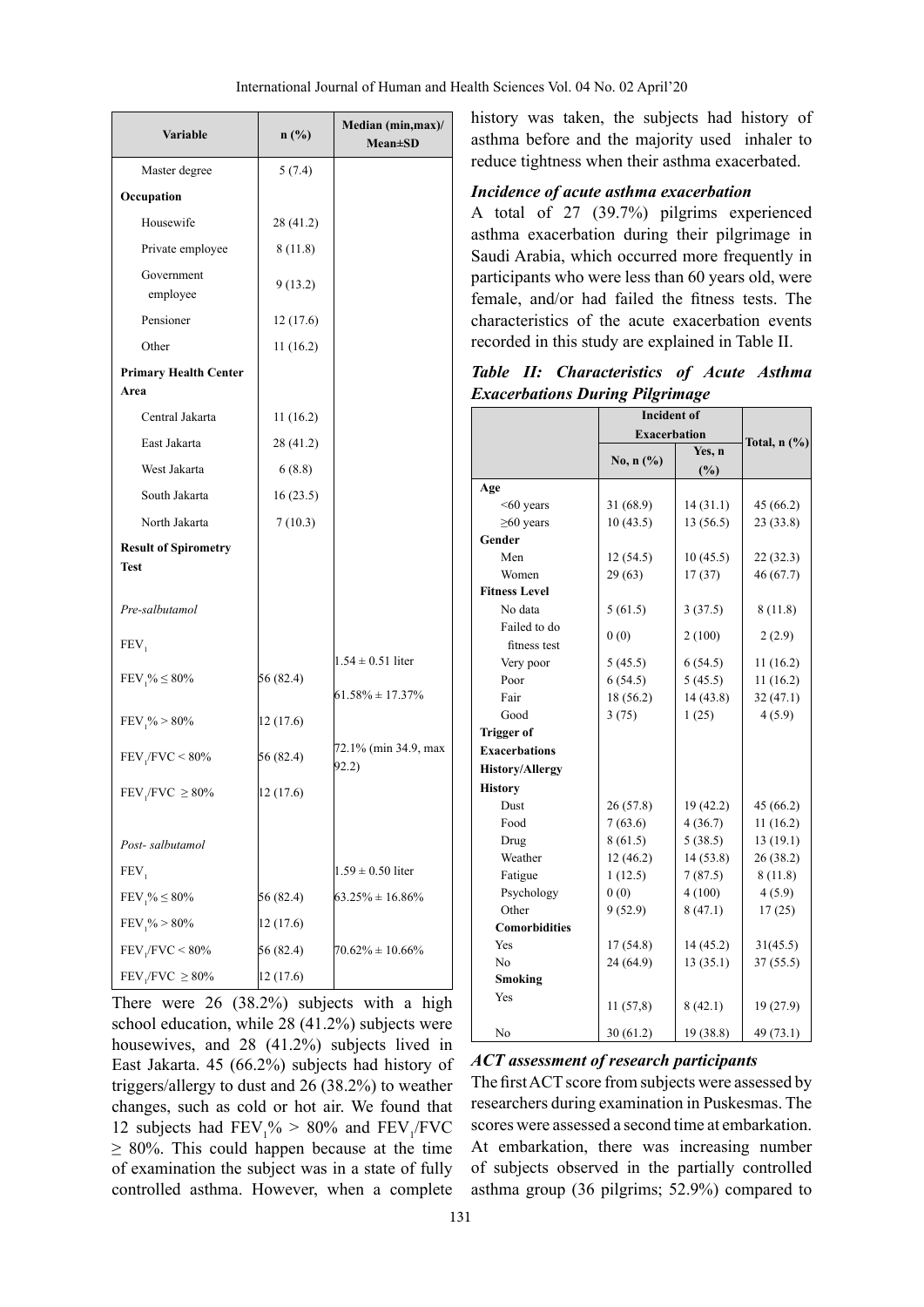subjects in Puskesmas (27 pilgrims; 39.7%), as shown inTable III.

## *Relationship between ACT scores and acute exacerbation of asthma*

There was a relationship between ACT score with value of 10.195 at embarkation (in the groups with uncontrolled, partially controlled, and fully controlled asthma) and the incidence of asthma exacerbations ( $p = 0.006$ ). To assess the ability of ACT scores to predict the incidence of asthma exacerbation, the receiver-operator curve (ROC) was used, along with the area under the curve (AUC) value. The statistical analysis of the ROC curve is reported in Figure 1, and the calculated AUC result was 0.717 (95% CI; 0.596–0.838).

# **Table III: Distribution of Asthma Exacerbation Events During Pilgrimagecompared to Subjects' ACT score**

| <b>ACT Score</b>        | <b>Incident of</b><br><b>Exacerbation</b> |                                     | <b>Total</b> | Chi-square<br>test (value,<br>$\mathbf{p}$ |
|-------------------------|-------------------------------------------|-------------------------------------|--------------|--------------------------------------------|
|                         | No, n<br>$(\%)$                           | Yes, $n$ $\left(\frac{9}{6}\right)$ |              |                                            |
| <b>First ACT at</b>     |                                           |                                     |              | 4.797                                      |
| <b>Puskesmas</b>        |                                           |                                     |              | $(p=0,091)$                                |
| Uncontrolled            | 10(45.5)                                  | 12(54.5)                            | 22 (32.4)    |                                            |
| Partially<br>controlled | 16(59.2)                                  | 11(41.8)                            | 27(39.7)     |                                            |
| Fully<br>controlled     | 15 (78.9)                                 | 4(21.1)                             | 19 (27.9)    |                                            |
| <b>ACT</b> at           |                                           |                                     |              | 10.195                                     |
| <b>Embarkation</b>      |                                           |                                     |              | $(p=0,006)$                                |
| Uncontrolled            | 5(38.5)                                   | 8(61.5)                             | 13(19.1)     |                                            |
| Partially<br>controlled | 19(52.8)                                  | 17(47.2)                            | 36(52.9)     |                                            |
| Fully<br>controlled     | 17(89.5)                                  | 2(10.5)                             | 19 (27.9)    |                                            |



### **Discussion**

## *Characteristics of research participants*

More than half of the participants were less than 60 years old (66.2%), which was similar to the Indonesia Basic Health Research (Riset Kesehatan Dasar Indonesia/RISKESDAS) 2013 study, where the prevalence of asthma began to decrease in the age group of  $\geq 60$  years. Of the 68 participants included in this study, 67.6% were female. This proportion was the same as that of the RISKESDAS 2013 study, where the prevalence of asthma in women tended to be higher than it was in men. In Indonesia, the estimated prevalence of asthma is 5.7% in those aged 25–34 years and 4.6% in women. $8$ 

## *Incidence of asthma exacerbation*

The exacerbation rate obtained in this study was quite low, with 27 (39.7%) participants experiencing exacerbations while performing the Hajj. Significant differences were seen in the age groups of  $\leq 60$  years and  $\geq 60$  years: in the  $\geq 60$ -year-old group, there were 13 (56.5%) participants who experienced exacerbations, and in the  $\leq 60$ -year-old group, there were 14 (31.1%) participants who experienced exacerbations. Most of the subjects have history of triggers or allergy history to dust (66.2%).

The incidence of asthma exacerbation in both genders tended to be balanced between men (45.5%) and women (37%). However, it should be noted that the number of female participants in this study was higher than that of males. Yet, no studies have investigated the effects of gender on the incidence of asthma exacerbations, which may be due to the higher prevalence of asthma among women in the population.

In terms of fitness level, 2 (2.9%) participants failed the fitness test and showed 100% incidence of asthma exacerbations. In those with very poor fitness level, there were 6 (54.5%) participants who experienced acute asthma exacerbations. In the groups with fair and good levels of asthma control, there were 14 (43.8%) and 1 (25%) participants who experienced asthma exacerbations, respectively.

#### *ACT assessment of research participants*

The recorded ACT scores in this study ranged from 11 to 25. A total of 19 (27.9%) participants reached a score of 25 (fully controlled), while 27 (39.7%) participants received a score of 20–24 (partially controlled), and about 22 (32.4%) participants Figure 1: Receiver-Operator Curve of ACT Score reached ACT scores <20 during the medical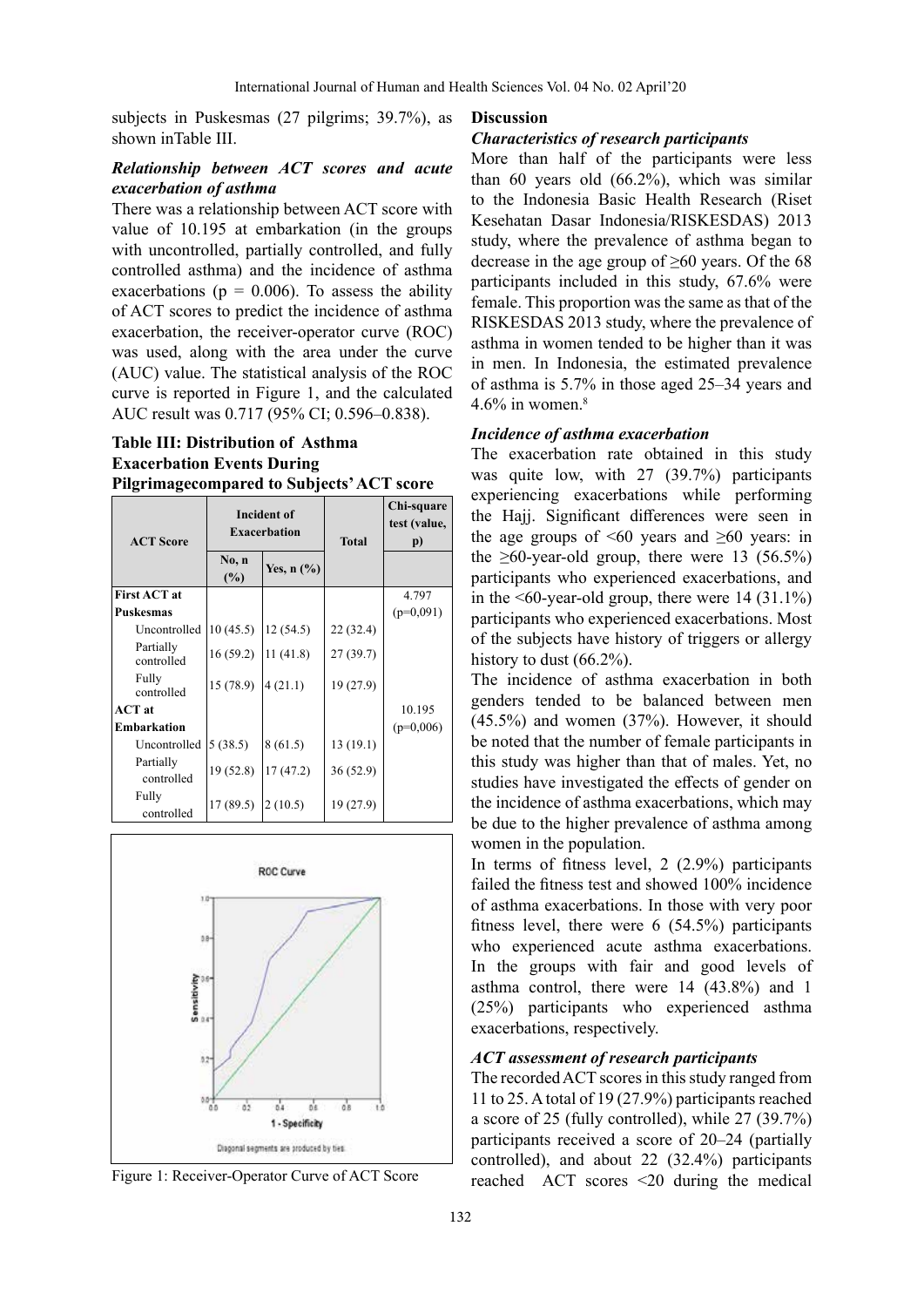examination at the Puskesmas. Meanwhile, 19 (27.9%), 36 (52.9%), and 13 (19.1%) participants reached a score of 25 (fully controlled), 20–24 (partially controlled), and <20 (uncontrolled), respectively, during the medical examination at the embarkation site. These results indicate that several participants experienced changes in asthma control status from uncontrolled to partially controlled, while the group with fully controlled asthma remained the same. This change might have occurred because of the education given to asthmatic pilgrims by physician and also researchers on how to control their asthma during the health examinations at Puskesmas. The education especially regarding the prevention of asthma recurrence and encouraging to use inhalers regularly before departure and when in Saudi Arabia.

Dalcin et al. study in Brazil explained that there were three factors that were associated with uncontrolled asthma: Severity of asthma, access to medications, and use of inhaled corticosteroids.<sup>18</sup> Al Jahdali et al. revealed concerns regarding the misconceptions and side effects about steroids, which are major factors for reduced compliance in asthma. However, this study did not explore other factors that may be related, such as whether the patient received proper education about asthma as a disease and the medication that was used.19 Furthermore, Al-Jahdali and colleagues demonstrated that almost half of asthma patients in the emergency setting were not formally educated about asthma and majority used asthma devices improperly.<sup>20</sup>

# *Relation between ACT scores and asthma exacerbation*

In this study, based on ACT score in the Puskesmas, percentage of asthma exacerbation in uncontrolled and partially controlled categories was greater



compared to fully controlled group (54.5%, 41.8% and 21.1%, respectively. Same results were obtained based on ACT score in the embarkation





*Figure 2: Proportion of Asthma Exacerbation Events Based on the First Round of ACT Score (at the Puskesmas)*

Figure 3:Proportion of Asthma Exacerbation Events Based on the Second Round of ACT Score (at Embarkation)

The ACT is an assessment tool that can be used to evaluate asthma control. Advantage of using the ACT is that it improves the quality of doctorpatient communication because the questions in the ACT are clear and consistent. Hence, patients are more likely to be open and answer the questions honestly. The validity of the ACT can be increased by using a spirometry examination and expert judgment.<sup>10,11</sup> The ACT sensitivity and specificity in this study were 68.4% and 76.2%, respectively. Our study found significant relationship between ACT scores at embarkation with asthma exacerbation incidence in Saudi Arabia with value of 10.195 and  $p = 0.006$ . The ROC curve in this study was in the upper left region, which indicates good results (Figure 1). In line with this, the AUC calculation with the value of 0.717 showed that the ACT score had medium predictive ability.

There are some studies that search about ACT score and its effectivity to predict asthma exacerbation. Cajigal et al. studied 1,180 participants and found the ACT score to be modestly sensitive and specific with 42.7% and 73.1%, respectively for predicting asthma exacerbations out to  $6$  months.<sup>21</sup> In a retrospective study of 78 individuals with asthma, Sato et al. used classification and regression tree (CART) modeling to identify the combined ACT and lung function cutpoints to best discriminate whether patients had an asthma exacerbation within a 12-month period.An ACT score threshold of  $\leq$ 23 demonstrated an AUC of 0.613, a sensitivity of 50%, and a specificity of 73%.23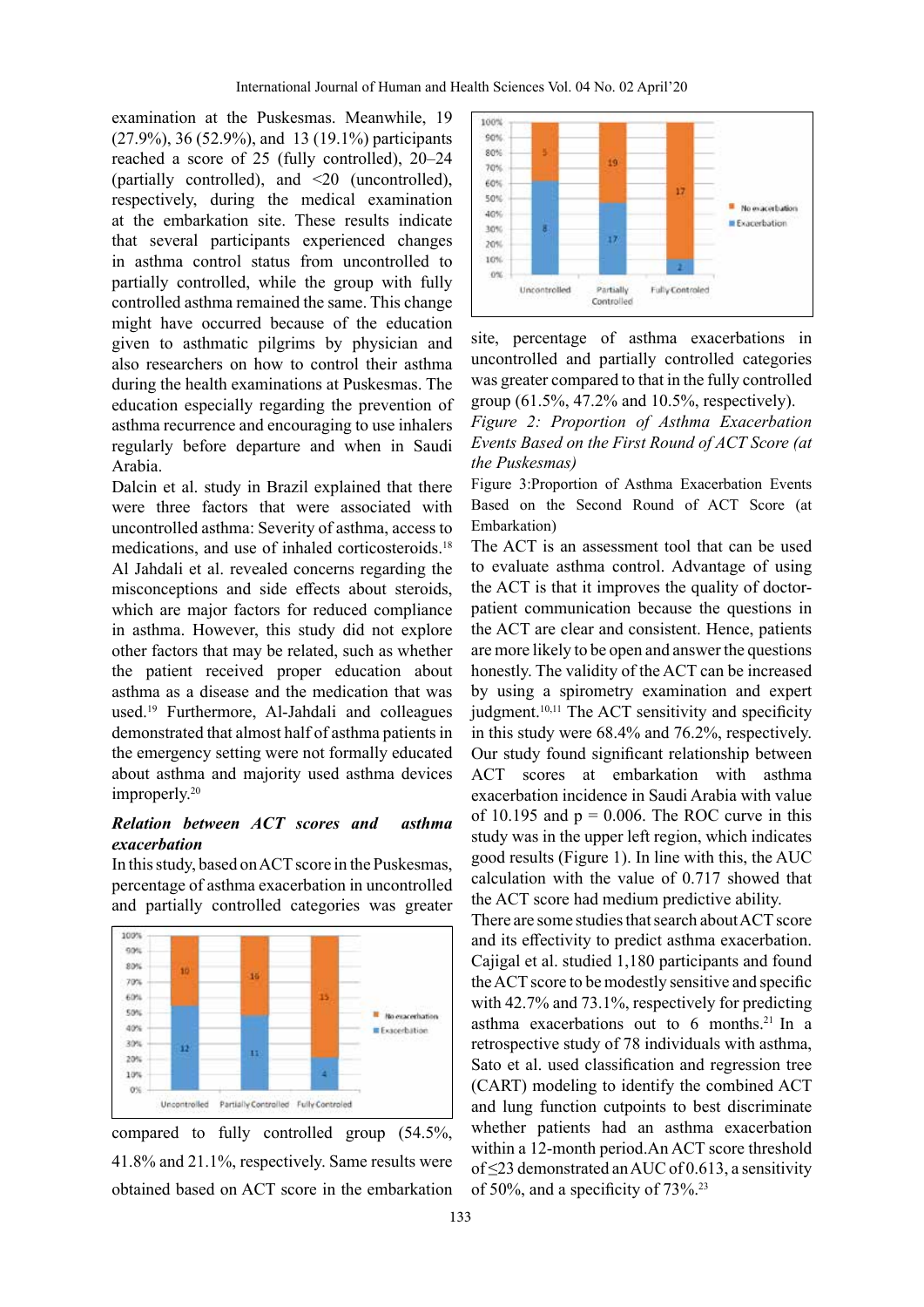In a prospective study of 379 ethnically Chinese individuals from Hong Kong, Ko et al. found that an ACT composite score threshold of  $\leq$ 19, had an AUC, sensitivity, specificity, positive predictive value (PPV), and negative predictive value (NPV) of 0,71, 74%, 67%, 55%, and 82%, respectively, for asthma exacerbations within 6 months.<sup>24</sup> In study that conducted by Hoda et al., in the group defined as having controlled asthma (as defined by ACT <20), 88.4% of patients were also classified as controlled by clinicians. However, in the group with% predicted  $\text{FEV}_1 < 0.8$ , only 53.7% of patients were classified as controlled by clinicians. The results of this study show that an ACT score of <20 had a strong association with the physicians assessment of asthma control and correlated better with treatment decisions than did the severity of as thma as defined by  $FEV_1$ <sup>22</sup>Therefore, we can state that ACT score has the ability to predict the incidence of asthma exacerbations in pilgrims. The ACT could serve as a useful in the assessment and management of asthma by guiding physicians with regards to asthma control.

### *Strengths and limitations of the research*

To the best of our knowledge, there have been no reports on the ACT score as a predictor of asthma exacerbations in Hajj pilgrims. The ACT has the potential to be widely applied as asthma exacerbation predictor that can be used among pilgrims before their departure to Saudi Arabia. There were some limitations in this research. There may be some pilgrims with undetected or unrecorded asthma from SISKOHAT registry data. Then, the Rockport Test or 6 Minutes Walking Test that need to calculate  $VO_2$  max was did by the Puskesmas and not directly by researchers. This could make bias in the  $VO<sub>2</sub>$  max results. Also, the difference of knowledge about diagnosis of asthma exacerbation in Indonesian Hajj Health Team Doctor/TKHI could become a bias in determining subjects' exacerbation. In order to reduce bias in asthma exacerbation diagnosis, several steps must be taken. For example, the researchers in this study canprovide holistic education and training on asthma exacerbation to the TKHI before their departure with their Hajj groups. The Rockport Test / 6 Minutes Walking Test canbe done directly by researchers to prevent bias from the result.

#### **Conclusion**

Many factors had to be considered when comparing the uncontrolled and partially controlled ACT categories to the fully controlled ACT group. In addition, the ACT score in embarkation was statistically significant and had the ability to predict asthma exacerbations in pilgrimage. This assessment can be used as a benchmark for health workers to provide optimum benefits for pilgrims with asthma at embarkation and while performing Hajj so that asthma exacerbation will not occur when they reach Saudi Arabia.

### **Ethical Approval**

This study was performed after being approved by Medical Research Ethics Committee of Faculty of Medicine University of Indonesia, Jakarta (No 0369 / UN2.F1 / ETIK / 2018).

#### **Conflict Of Interest**

#### None

#### **Authors' Contribution**

Idea owner of this study:Zaini Nasir U. Study design and Data gathering: Saifuddin A. Writing and submitting manuscript: Saifuddin A. Editing and approval of final draft: Zaini Nasir U, Saifuddin A.

#### **Supplementary 1**

| Category of Fitness Level Based on Oxygen Consumption (VO, max) According to American Heart |  |  |  |
|---------------------------------------------------------------------------------------------|--|--|--|
| <i><b>Association (AHA)</b></i>                                                             |  |  |  |

|             | VO, max Value (ml/kg/min) |           |           |           |                  |
|-------------|---------------------------|-----------|-----------|-----------|------------------|
| Age (years) | <b>Very Poor</b>          | Poor      | Fair      | Good      | <b>Very Good</b> |
| Women       |                           |           |           |           |                  |
| $20 - 29$   | < 24                      | $24 - 30$ | $31 - 37$ | $38 - 48$ | $49+$            |
| $30 - 39$   | < 20                      | $20 - 27$ | $28 - 33$ | $34 - 44$ | $45+$            |
| $40 - 49$   | < 17                      | $17 - 23$ | $24 - 30$ | $31 - 41$ | $42+$            |
| $50 - 59$   | < 15                      | $15 - 20$ | $21 - 27$ | $28 - 37$ | $38+$            |
| $60 - 69$   | < 13                      | $13 - 17$ | $18 - 23$ | $24 - 34$ | $35+$            |
| Men         |                           |           |           |           |                  |
| $20 - 29$   | <25                       | $25 - 33$ | $34 - 42$ | $43 - 52$ | $53+$            |
| $30 - 39$   | $<$ 23                    | $23 - 30$ | $31 - 38$ | $39 - 48$ | $49+$            |
| $40 - 49$   | $20$                      | $20 - 26$ | $27 - 35$ | $36 - 44$ | $45+$            |
| $50 - 59$   | < 18                      | $18 - 24$ | $25 - 33$ | $34 - 42$ | $43+$            |
| $60 - 69$   | $\leq 16$                 | $16 - 22$ | $23 - 30$ | $31 - 40$ | $41+$            |